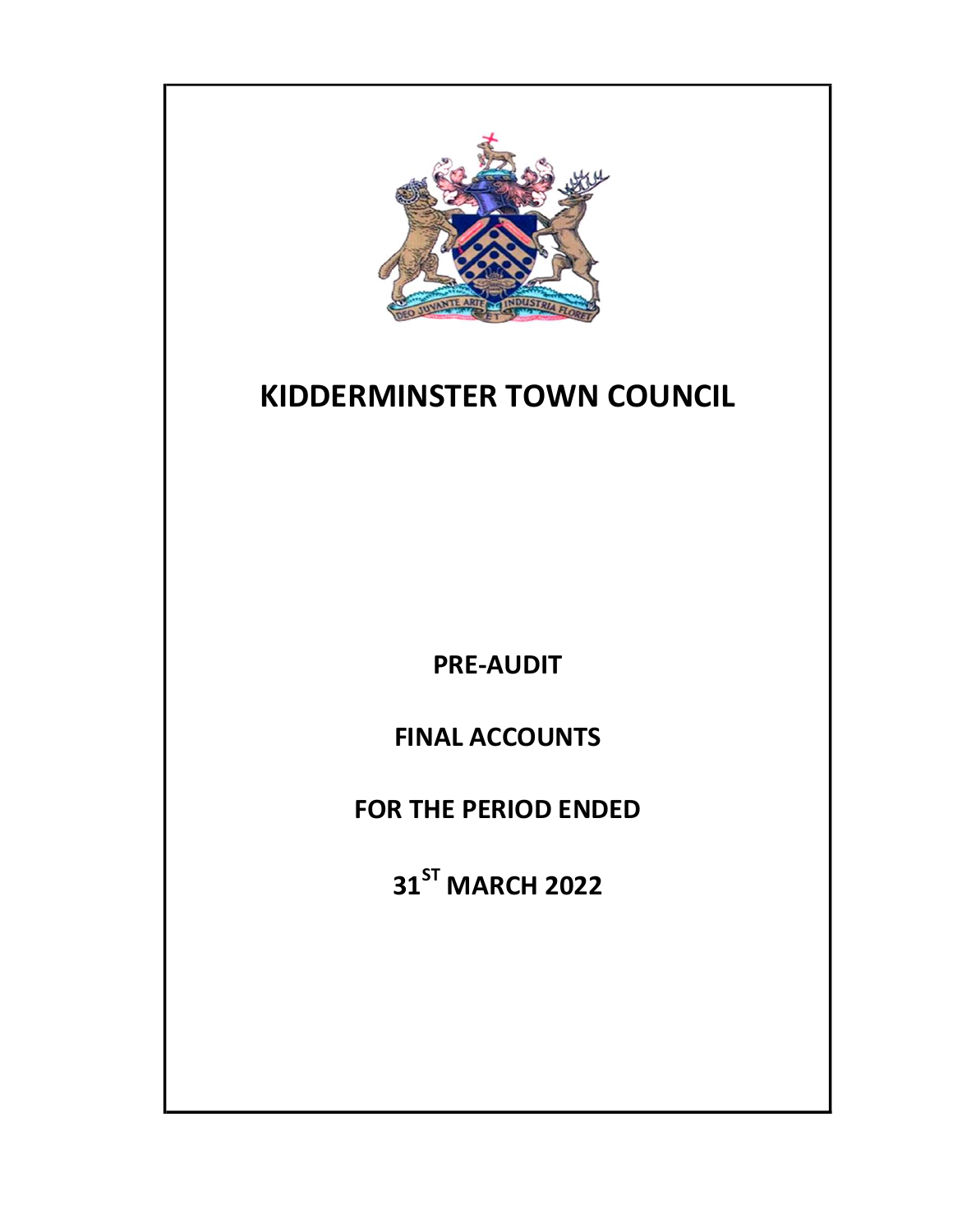| 1st Apr 20<br>to<br><b>31st Mar 21</b> |                                                                  |        | 1st Apr 21<br>to<br><b>31st Mar 22</b> |
|----------------------------------------|------------------------------------------------------------------|--------|----------------------------------------|
| £                                      | <b>INCOME</b>                                                    |        | £                                      |
| 640,988.00                             | Precept                                                          |        | 734,442.50                             |
| 817.11                                 | Interest                                                         |        | 52.31                                  |
| 3,104.35                               | <b>Cultural Recovery Fund Income</b>                             |        | 0.00                                   |
| 10,503.67                              | Miscellaneous                                                    |        | 6,568.00                               |
| 4,763.00                               | National Heritage Grant                                          |        | 0.00                                   |
| 74,220.00                              | <b>WFDC Grant</b>                                                |        | 92,820.00                              |
| 19,342.37                              | Town Hall Income                                                 |        | 106,078.08                             |
| 0.00                                   | Levelling Up Fund Grant                                          |        | 273,400.54                             |
| 216,634.09                             | <b>Other Grants</b>                                              |        | 149,651.99                             |
| 970,372.59                             |                                                                  |        | 1,363,013.42                           |
|                                        | <b>EXPENDITURE</b>                                               |        |                                        |
|                                        | <b>General Administration</b>                                    |        |                                        |
| 361,520.59                             | <b>Staff Costs</b>                                               |        | 320,699.77                             |
| 10,532.95                              | <b>Mayoral Allowances</b>                                        | Note 6 | 5,943.84                               |
| 18,269.38                              | <b>General Office</b>                                            |        | 35,002.63                              |
| 5,755.30                               | Parishing / Town Council Costs                                   |        | 3,489.28                               |
| 396,078.22                             |                                                                  |        | 365,135.52                             |
|                                        | <b>Running Costs</b>                                             |        |                                        |
| 23,405.40                              | Insurance                                                        |        | 22,369.80                              |
| 4,113.12                               | Mayor's Car                                                      |        | 3,978.78                               |
| 3,579.00                               | Civic Events                                                     |        | 21,765.61                              |
| 733.43                                 | Elections                                                        |        | 31,956.98                              |
| 140,675.00                             | WFDC Services / Grants                                           |        | 139,805.00                             |
| 21,050.00                              | Christmas Lights                                                 |        | 25,274.17                              |
| 16,331.78                              | <b>Civic Assets</b>                                              |        | 30,885.27                              |
| 35,400.00                              | Grants                                                           |        | 10,500.00                              |
| 0.00                                   | Miscellaneous                                                    |        | 1,216.89                               |
| 36,798.34                              | Town Hall Redevelopment                                          |        | 318,094.54                             |
| 136,941.43                             | Kidderminster Town Hall Expenditure                              |        | 311,010.14                             |
| 33,596.74<br>0.00                      | <b>Cultural Recovery Fund</b><br><b>Cultural Recovery Fund 2</b> |        | 27,265.52                              |
| 0.00                                   | Sustainability                                                   |        | 50,375.00<br>10,000.00                 |
| 0.00                                   | Light Up Kidderminster                                           |        | 26,006.79                              |
| 452,624.24                             |                                                                  |        | 1,030,504.49                           |
| 848,702.46                             |                                                                  |        | 1,395,640.01                           |
|                                        |                                                                  |        |                                        |
| 121,670.13                             | Surplus / (Deficit) on Period                                    |        | (32,626.59)                            |
| 359,899.09                             | <b>FUND BALANCE</b>                                              | b/f    | 481,569.22                             |
| 121,670.13                             | <b>SURPLUS FOR YEAR</b>                                          |        | (32, 626.59)                           |
| 481,569.22                             | <b>BALANCE</b>                                                   | c/f    | 448,942.63                             |

## Income and Expenditure Account for the Period Ended 31st March 2022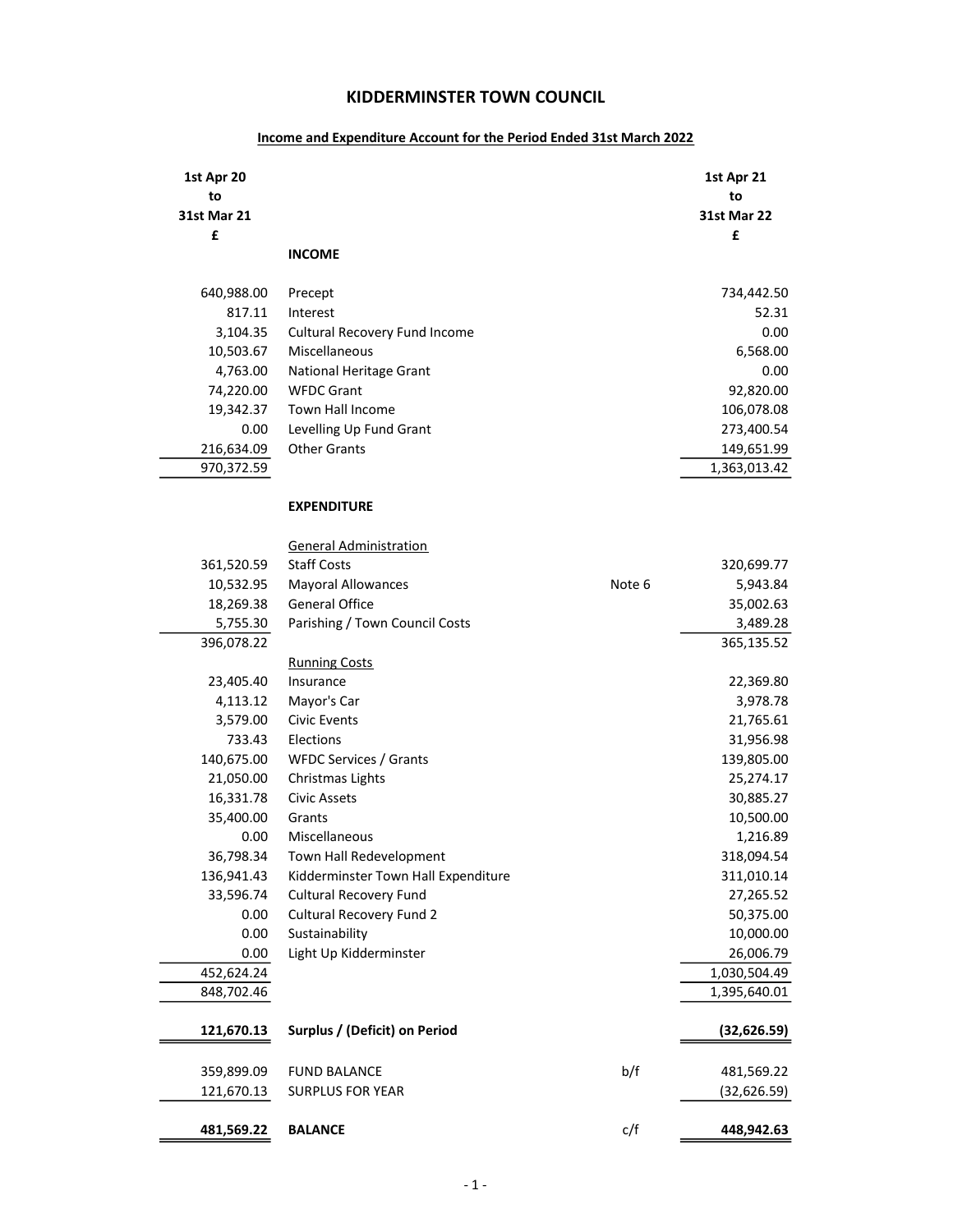# BALANCE SHEET AS AT 31ST MARCH 2022

| 1st Apr 20<br>to<br>31st March 21<br>£                                     | <b>Current Assets</b>                                                                       |                            | 1st Apr 21<br>to<br>31st March 22<br>£                                     |
|----------------------------------------------------------------------------|---------------------------------------------------------------------------------------------|----------------------------|----------------------------------------------------------------------------|
| 37,187.61<br>62,572.04<br>100,000.00<br>329,036.27<br>500.00<br>529,295.92 | <b>Debtors</b><br>Prepayments<br>Investments<br>Cash - Current Account<br>Cash - Petty Cash | Note 1<br>Note 2<br>Note 3 | 359,812.94<br>33,670.39<br>100,000.00<br>29,762.97<br>500.00<br>523,746.30 |
|                                                                            | Less<br><b>Current Liabilities</b>                                                          |                            |                                                                            |
| (47, 726.70)<br>481,569.22                                                 | Creditors<br><b>Net Assets</b>                                                              | Note 4                     | (74,803.67)<br>448,942.63                                                  |
| 481,569.22<br>481,569.22                                                   | <b>Represented by:</b><br><b>Fund Balance</b>                                               | Note 5                     | 448,942.63<br>448,942.63                                                   |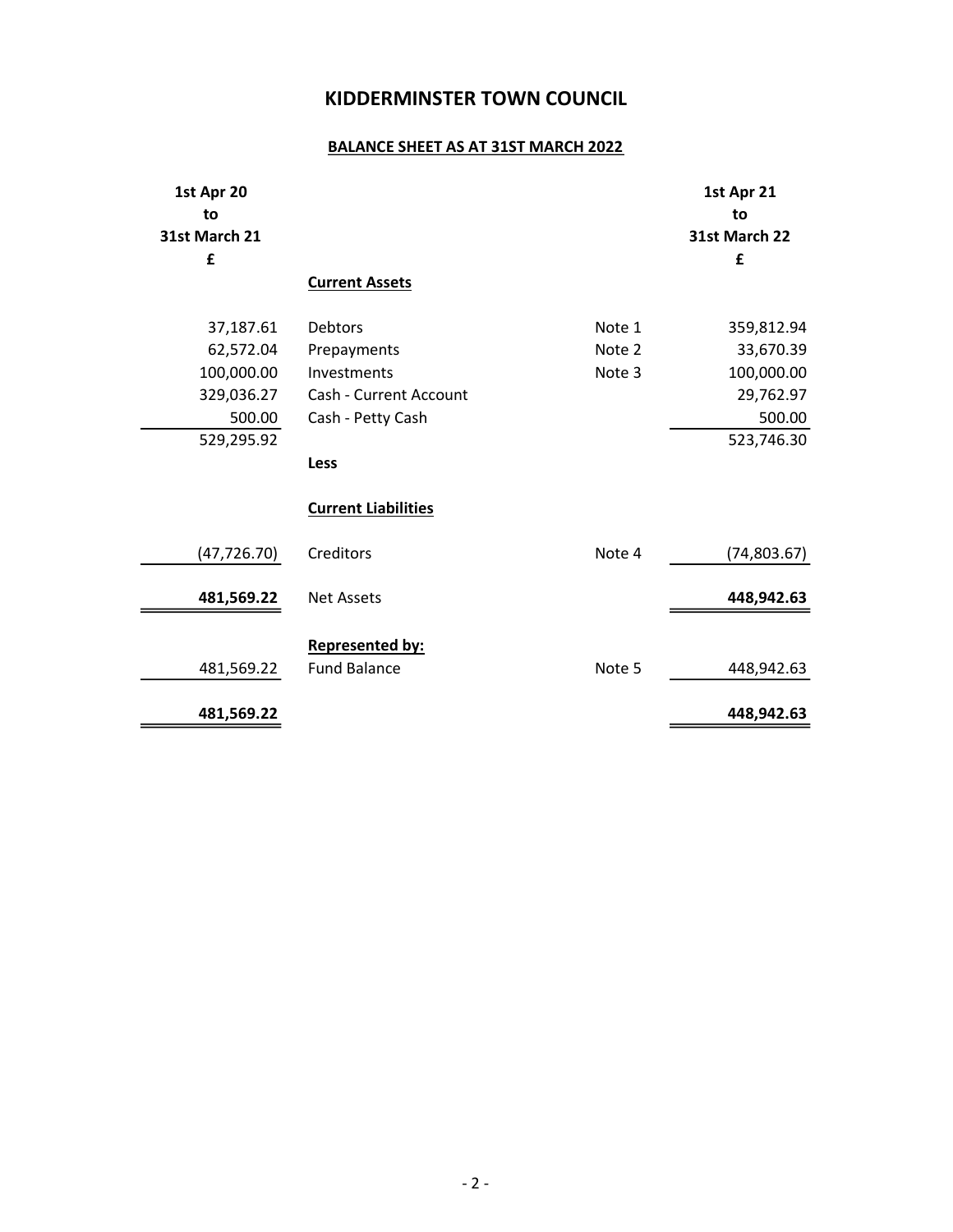## Notes to the Accounts

|        |                                               | 1st April 20 | 1st April 21                |
|--------|-----------------------------------------------|--------------|-----------------------------|
|        |                                               | to           | to                          |
|        |                                               | (Restated)   | 31st March 21 31st March 22 |
|        |                                               | £            | £                           |
| Note 1 | <b>Debtors</b>                                |              |                             |
|        | VAT to be reclaimed                           | 6,320.78     | 38,017.51                   |
|        | Miscellaneous                                 | 7,670.75     | 6,805.75                    |
|        | Town Hall Income                              | 22,375.28    | 27,419.35                   |
|        | Grant Income                                  | 820.80       | 14,169.79                   |
|        | Grant Income - Levelling Up Fund              | 0.00         | 273,400.54                  |
|        |                                               | 37,187.61    | 359,812.94                  |
| Note 2 | <b>Prepayments</b>                            |              |                             |
|        | ICT Strategy Contribution                     | 16,800.00    | 8,400.00                    |
|        | Town Hall Expenditure                         | 23,402.24    | 1,393.01                    |
|        | Insurance                                     | 22,369.80    | 23,877.38                   |
|        |                                               | 62,572.04    | 33,670.39                   |
| Note 3 | <b>Investments</b>                            |              |                             |
|        | Investments with Wyre Forest District Council | 100,000.00   | 100,000.00                  |
| Note 4 | <b>Creditors</b>                              |              |                             |
|        | <b>Staff Costs</b>                            | 0            | (2,584.32)                  |
|        | Mayoral Allowances - Tax / NI                 | (4, 122.36)  | 0                           |
|        | <b>General Office Expenses</b>                | (2,332.60)   | (392.83)                    |
|        | <b>Civic Events</b>                           | (250.00)     | (490.00)                    |
|        | <b>Civic Assets</b>                           | (493.08)     | (2,604.42)                  |
|        | Miscellaneous                                 | 0            | (1, 140.00)                 |
|        | Town Hall Redevelopment                       | (9,030.70)   | (37, 519.70)                |
|        | Kidderminster Town Hall Expenditure           | (22,541.36)  | (20, 260.97)                |
|        | <b>Cultural Recovery Fund</b>                 | (3,936.92)   | (2,886.10)                  |
|        | Light Up Kidderminster                        | 0            | (1,077.00)                  |
|        | Town Hall Income                              | (5,019.68)   | (5,848.33)                  |
|        |                                               | (47, 726.70) | (74,803.67)                 |
| Note 5 | <b>Fund Balance</b>                           |              |                             |
|        | <b>Balance 1st April</b>                      | 359,899.09   | 481,569.22                  |
|        | Surplus for Year                              | 121,670.13   | (32,626.59)                 |
|        | Balance 31st March                            | 481,569.22   | 448,942.63                  |
|        |                                               |              |                             |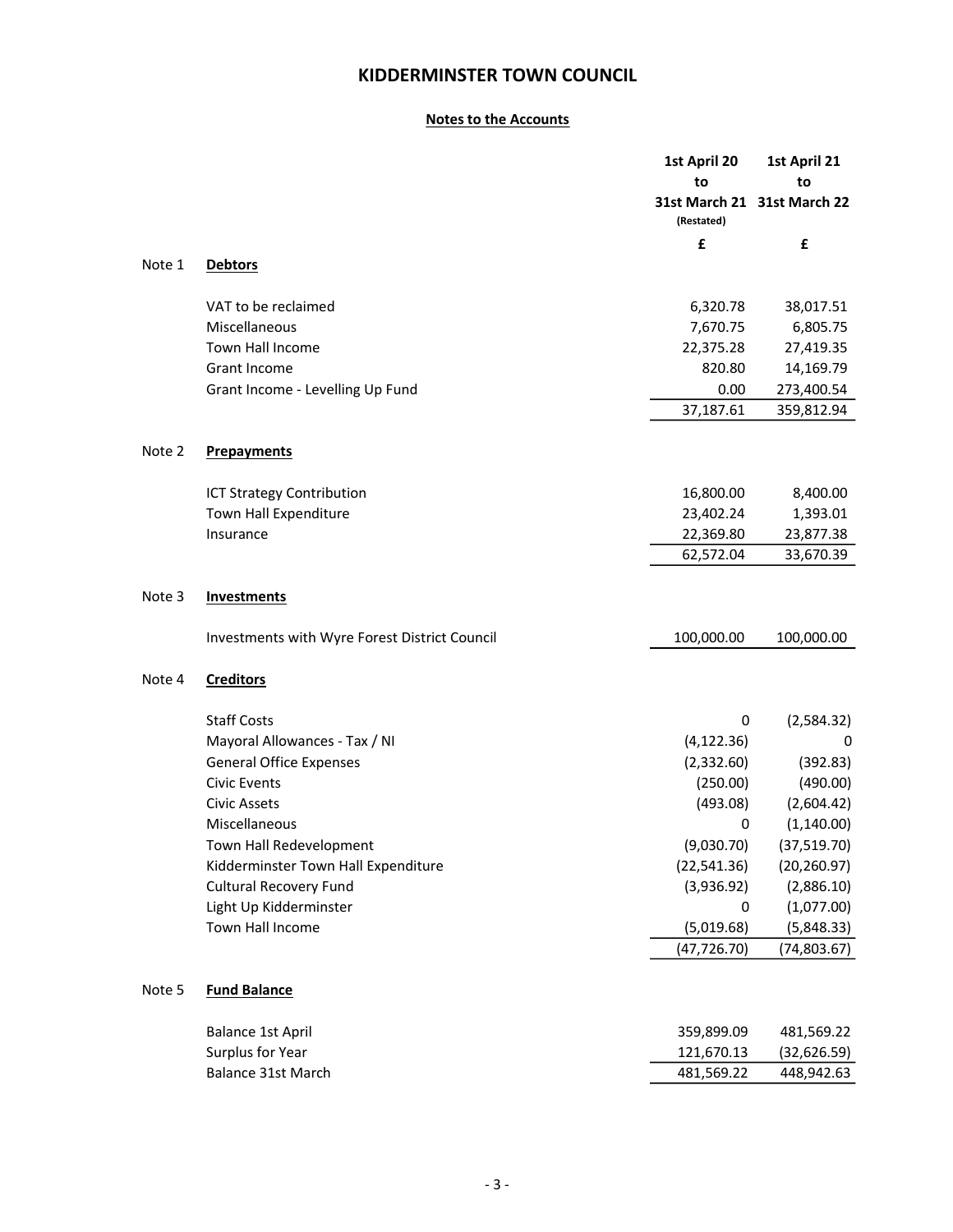#### Notes to the Accounts

#### Note 6 Mayoral Allowances

Mayoral Allowances is made up as follows:

|                   | 1st April 20 | 1st April 21                |  |
|-------------------|--------------|-----------------------------|--|
|                   | to           | to                          |  |
|                   | (Restated)   | 31st March 21 31st March 22 |  |
|                   | £            | £                           |  |
| <b>Town Mayor</b> | 7,732.15     | 7,712.90                    |  |
| Deputy Town Mayor | 2,260.00     | 2,353.30                    |  |
| Tax / NI          | 540.80       | (4, 122.36)                 |  |
|                   | 10,532.95    | 5,943.84                    |  |

#### Note 7 Trust Funds

Kidderminster Town Council acts as Corporate Trustee for Kidderminster Educational Foundation. Responsibility for the role of Trustee transferred to Kidderminster Town Council on 1st April 2016 from Wyre Forest District Council. Kidderminster Educational Foundation is a registered charity, whose main activity is as grant-maker to individuals, and also to assist other organisations in activities which comply with the governing objectives of the Foundation. The fund is invested in the money market with Wyre Forest District Council but not included within Kidderminster Town Councils balance sheet. The capital balance invested during the year was £271,209 whilst the revenue balance was £4,660 as 31st March 2021.

|                           | Income | Expenditure | <b>Assets</b> | <b>Liabilities</b> |
|---------------------------|--------|-------------|---------------|--------------------|
|                           | £'000  | £'000       | £'000         | £'000              |
| Kidderminster Educational | U      | $^{(1)}$    | 276           |                    |
| Foundation                |        |             |               |                    |

#### Note 8 Capital Accounting

The Council is not required to comply with capital accounting requirements. However assets have been identified and valued; listed below. This includes a number of assets including Kidderminster Town Hall that have been transferred with effect from 1st April 2016 to the Council from Wyre Forest District Council as part of the October 2015 Reorganisation Order. In accordance with Governance and Accountability for Smaller Authorities in England, March 2018, these have been included with a nominal one pound (£1) value. All other assets are shown at their insurance valuation.